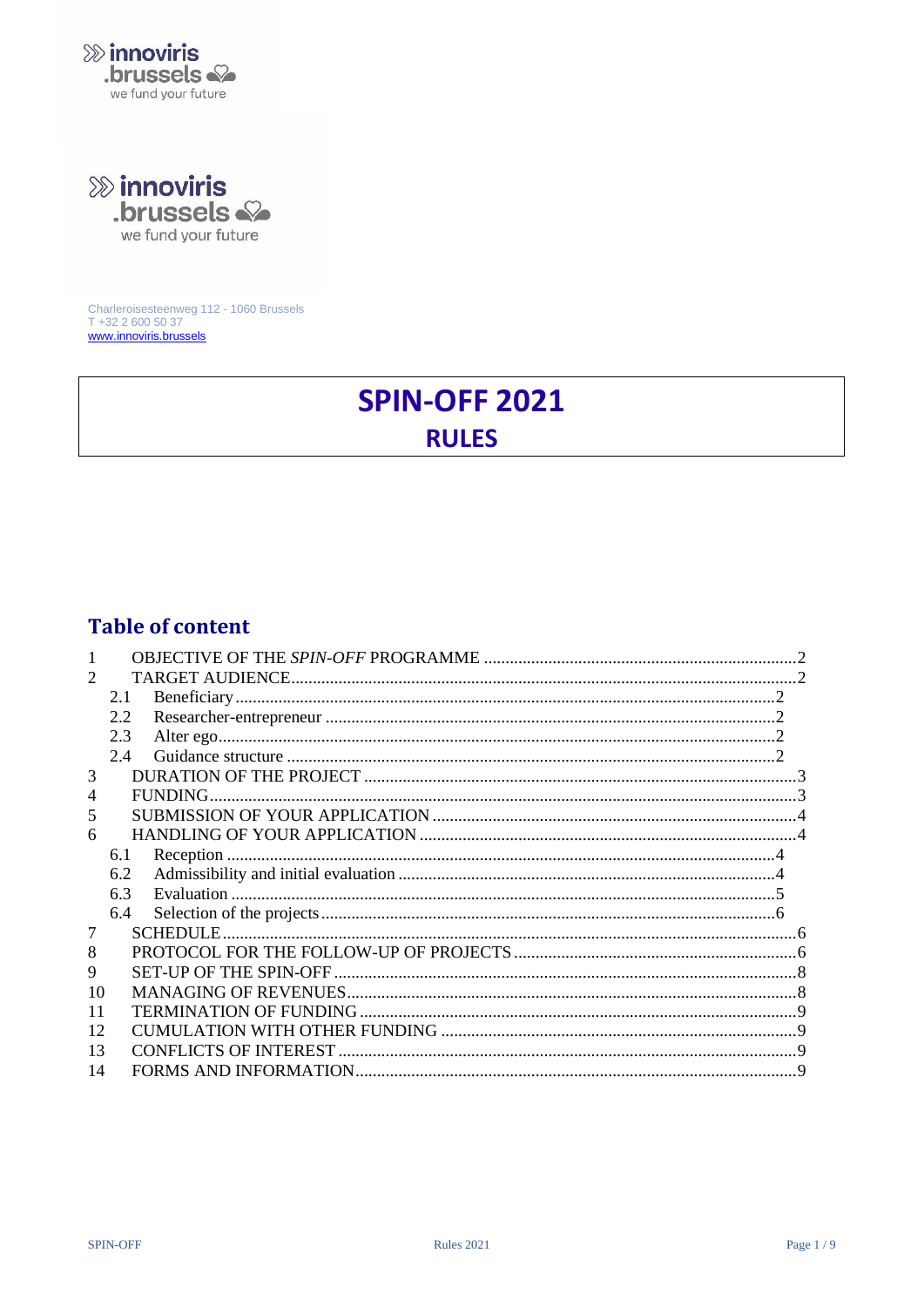

# <span id="page-1-0"></span>1 OBJECTIVE OF THE *SPIN-OFF* PROGRAMME

*The SPIN-OFF programme supports the creation of new businesses in the Brussels-Capital Region with the aim of valorising the results of scientific research.*

*The programme funds projects which:*

- *finalise an innovative product, process or service based on results obtained from previous research*
- *study the conditions for the industrial and commercial exploitation of the results obtained, with a view to creating a new economic activity in the Brussels-Capital Region.*

*There must be experimental development challenges at the start of the funded projects. The selected projects must also have a positive impact on the economy, employment and the environment of the Brussels-Capital Region.* 

#### <span id="page-1-2"></span><span id="page-1-1"></span>2 TARGET AUDIENCE

#### 2.1 Beneficiary

*The Beneficiaries of this programme are research institutions that meet the definition of point 15 ee of the Guidelines for state aid for research, development and innovation 2014/C 198/01 (universities, higher education institution, De Groote centres, etc.) and who have at least one operating office in the Brussels-Capital Region.* 

#### <span id="page-1-3"></span>2.2 Researcher-entrepreneur

*Each project is led by a researcher-entrepreneur who is in charge of the realisation of the project. This person occupies a central position in the scientific leadership and economic valorisation of the project. He/She does everything to ensure that the results of the project lead to a new undertaking.*

*The researcher-entrepreneur must hold at least a Master's degree, be able to justify similar experience or similar competencies. His/her entrepreneurial skills are as important as their scientific competencies. As such, if the SPIN-OFF grant is awarded, the research-entrepreneur will receive a specific budget for the first two years of the project that covers the costs of training in business management and entrepreneurship. If the researcher-entrepreneur has already completed such a training course, he can ask for exemption to Innoviris.*

*The researcher-entrepreneur can under no circumstances be replaced during the project and cannot follow or complete a PhD within the framework of his SPIN-OFF project.*

#### <span id="page-1-4"></span>2.3 Alter ego

*The set up of a technical-economic tandem in due time increases the project's chances of success. The alter ego is a person who has complementary competencies to those of the researcher-entrepreneur, whereby together they can form such a tandem.*

*If the alter ego is not known when the project is submitted, it is recommended that the researcherentrepreneur identifies an alter ego with business development skills (economic aspects, financing and communication strategy, etc.) as soon as possible.* 

#### <span id="page-1-5"></span>2.4 Guidance structure

*The guidance structure of the researcher-entrepreneur must be composed of a promoter, at least two "sponsors" and, if applicable, an advisor of the interface of the host institution.*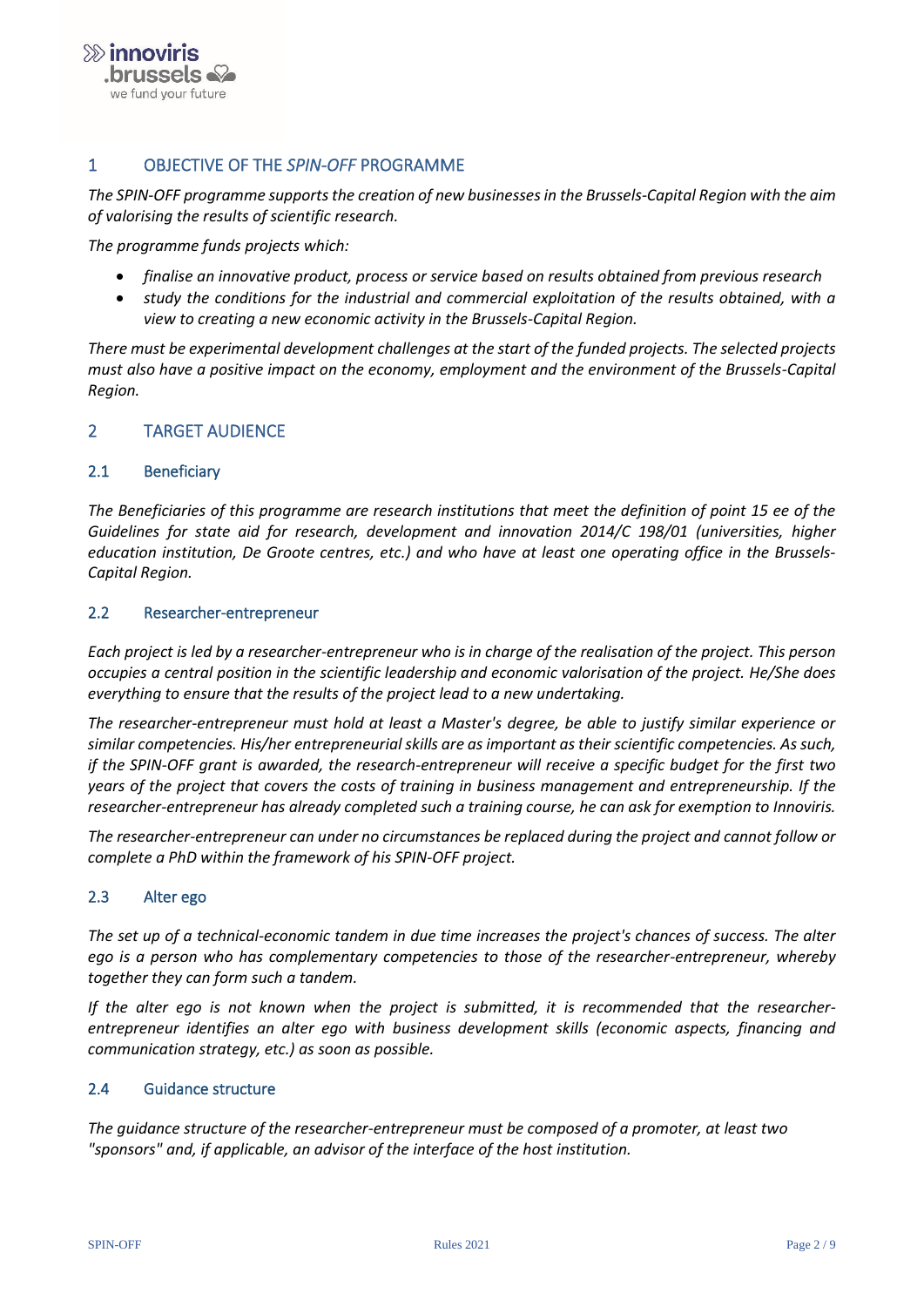#### *1. Promoter*

The promoter is a professor or senior researcher of the host research institution. In particular, if the beneficiary *is neither a university nor a higher education institution, the promoter is the institution's research manager.* 

*The promoter is responsible for the scientific guidance of the project and the supervision of the researcherentrepreneur. The promoter submitsthe project for approval to a superior (Rector, Managing Director, person legally authorised to commit the institution), who introduces the project to Innoviris on behalf of the institution.*

#### *2. Interface*

*For the universities and higher education institutions, the involvement of the interface in the elaboration of the application is mandatory. The interface provides assistance in setting up the support and training framework and ensures that the economic objectives of the project are taken into account.*

#### *3. Sponsors*

*The researcher-entrepreneur must be surrounded by at least two "sponsors" who will guide him/her in the economic valorisation of the project. The 'sponsors' must come from the economic world (industry or incubator) or financial world (venture capital funds, business angels). One sponsor must have a good knowledge of the target market. The other sponsor must have experience in setting up or running companies; the sponsors must come from different companies or organisations.* 

*A coach who accompanies the researcher-entrepreneur within the framework of his/her business management training is not considered to be a sponsor.*

#### *4. Steering committee*

*The promoter, researcher-entrepreneur, "sponsors", and, if applicable, the advisor of the interface form a steering committee. Based on the work of the researcher-entrepreneur, the committee has to evaluate and leverage the potential of creating a company/business. The committee must meet at least twice a year at the initiative of the researcher-entrepreneur. The conclusions of these meetings must be recorded in minutes that will be added to the report to be submitted to Innoviris (see point 1.7 of these regulations).*

#### <span id="page-2-0"></span>3 DURATION OF THE PROJECT

*The funding that can be obtained through this programme will run for a period of two years. This period may be extended by one year.*

<span id="page-2-1"></span>*Exceptionally, a final period of maximum 12 months can be granted.*

#### 4 FUNDING

*The first two years cover the following costs:* 

- *The staff costs, namely 100% of the salary of the researcher-entrepreneur and, if applicable, of his/her alter ego (if this person is assigned on the payroll of the beneficiary) and any part-time support staff necessary for the implementation of the technical objective of the project.*
- *The costs related to the technical objective of the project, namely:* 
	- *1. The cost of supplies and equipment for as long as they are used for the project;*
	- *2. Other operating costs*
	- *3. The costs of contractual research, knowledge and patents purchased or licensed from external sources under the condition of full competition as well as the costs of consultancy and similar services used solely for the purposes of the project.*
- *General expenses (10% of staff costs and other operating costs)*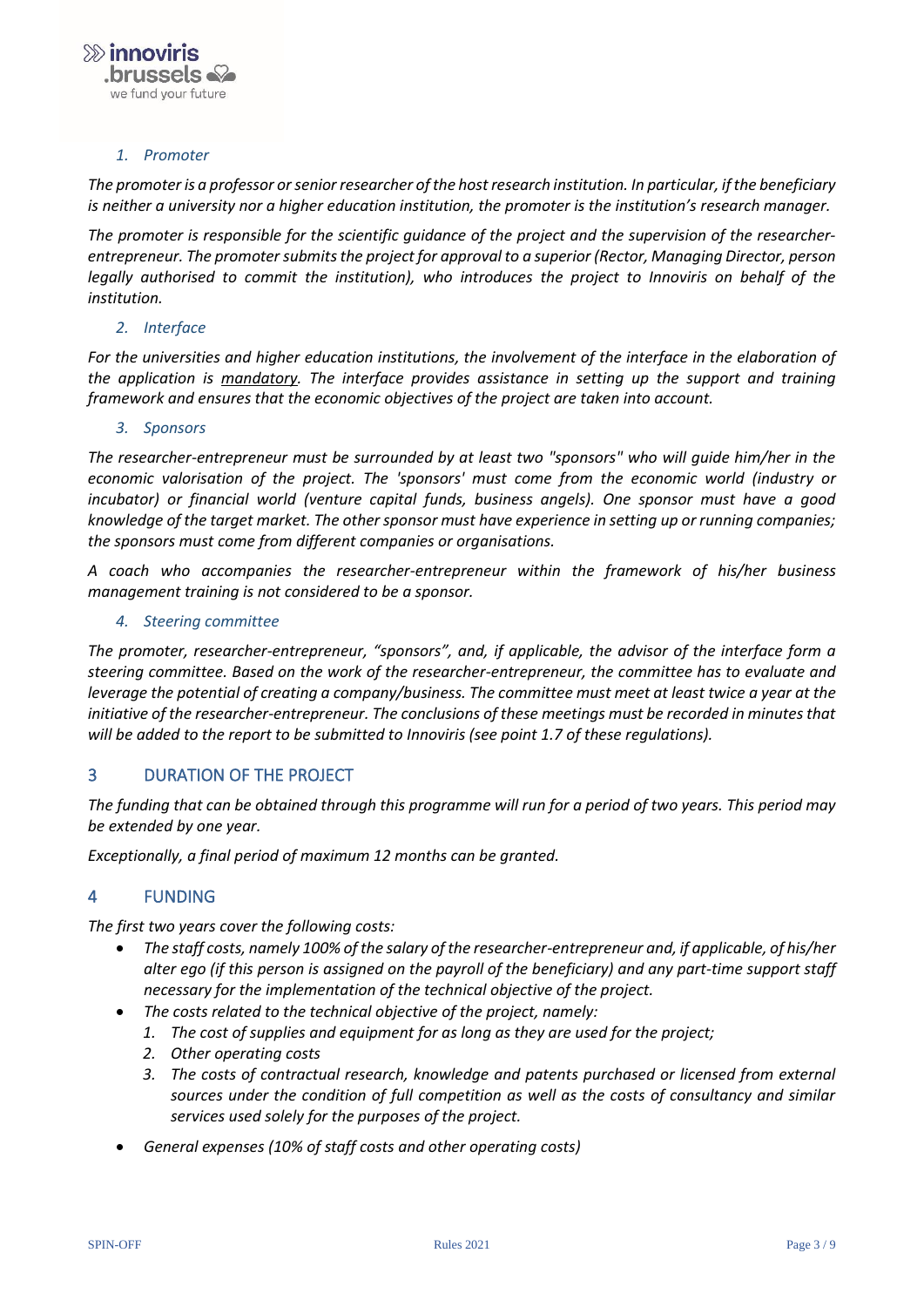$\gg$  innoviris **brussels** we fund your future

- *A budget that gives the entrepreneur-researcher the opportunity to follow a training course that must be aimed at business management and entrepreneurship (max. €4,000 for 2 years).*
- *A valorisation budget. This item can cover the costs of:* 
	- *1. Legal advice, marketing advice, financial and economic advice related to the creation of the spin-off, including the salary of the alter ego, if applicable.*
	- *2. Economic demonstrations (trade fairs, customer acquisition, certification, etc.)*
	- *3. Patenting (costs associated with acquiring, approving and defending the patent linked to the project).*

*For the third year of the project, the financial support covers the same eligible costs, except for the costs of business training courses, which will no longer be eligible.* 

*The subsidy <sup>1</sup> covers 100% of the eligible costs. All expenses must be substantiated by evidence and approved by Innoviris. A contractbetween the Region and the Beneficiary will specify the expenditure allowed and the payment procedures.*

# <span id="page-3-0"></span>5 SUBMISSION OF YOUR APPLICATION

*The projects must be submitted electronically via the IRISBox platform by the research institution to Innoviris, the Brussels Institute for Research and Innovation, no later than 12 noon on 15 January 2021.* 

*Projects submitted after that date will not be considered.* 

*An electronic version must also be sent to* [agrosfils@innoviris.brussels.](mailto:agrosfils@innoviris.brussels)

*Applications must be drawn up using the form available on the Innoviris website (www.innoviris.brussels) and the IRISBox platform. The form consists of 2 parts :* 

- *1. the first one including the general information related to the project that must be encoded on the IRISBox platform ;*
- *2. the second one including the description of the team, the project and the valorisation perspectives. It has to be uploaded on IRISBox in .doc or .odt format.*

*Applications must be approved by the research institution.*

Please note: the projects must be submitted to the interface of the research institution several days before the deadline for submission to Innoviris. As such, please contact this department as soon as possible in order to find out the internal deadline specific to each institution and prepare your application*.*

# <span id="page-3-1"></span>6 HANDLING OF YOUR APPLICATION

# <span id="page-3-2"></span>6.1 Reception

*Upon receipt of your application, Innoviris will send you an acknowledgement of receipt within 5 days of submission of the application.*

# <span id="page-3-3"></span>6.2 Admissibility and initial evaluation

*You will then receive a letter within one month informing you of the administrative admissibility of your application.*

*A dossier is admissible if it is complete, and meets all the previously defined criteria, which among other include:* 

*1. The researcher-entrepreneur must hold at least a Master's degree, be able to justify similar* 

*<sup>1</sup> If there are extraordinary costs, Innoviris will examine the possibility of financing these on an exceptional basis. Applications for additional funding are drawn up using a form to be requested from Innoviris.*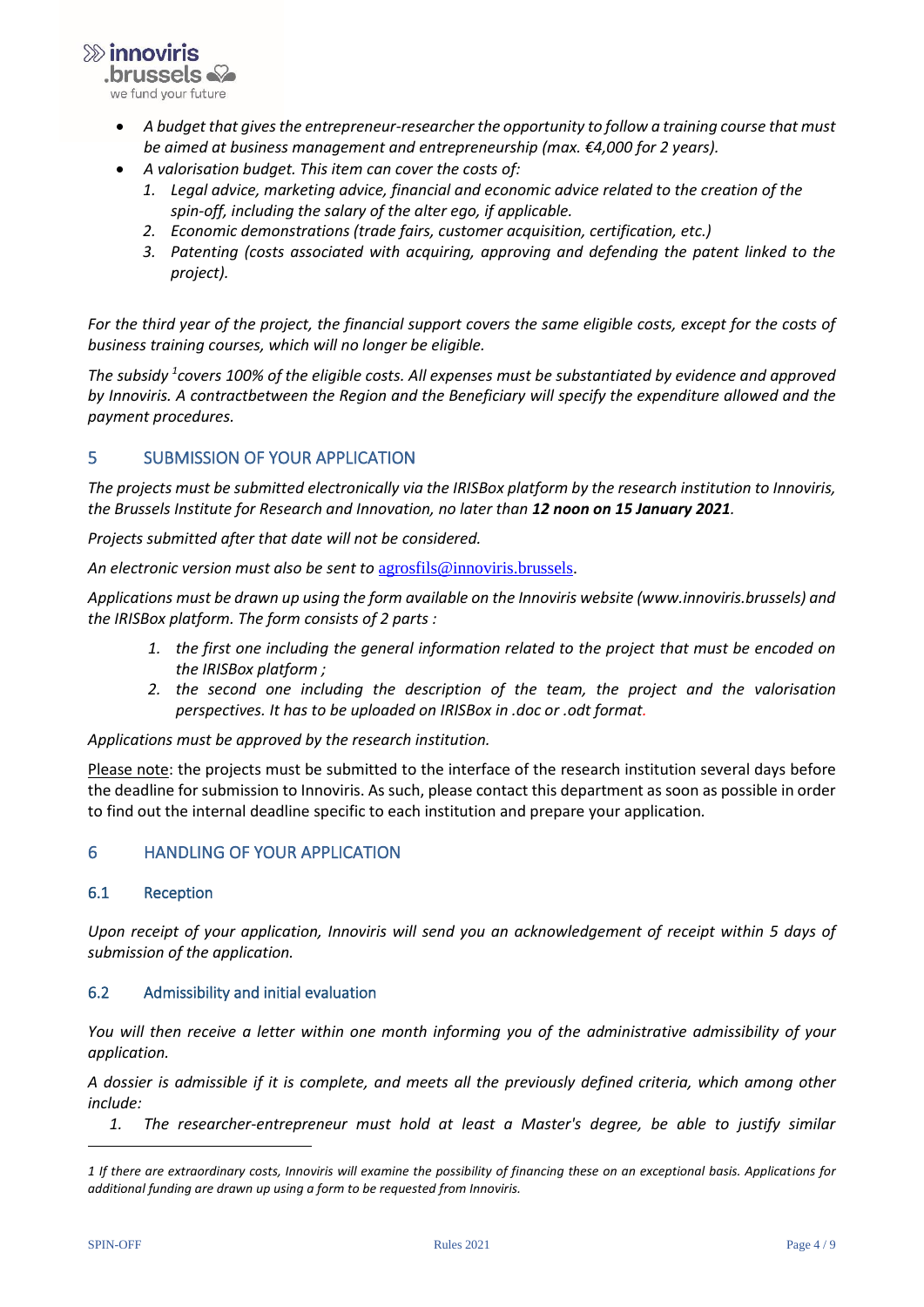

*experience or similar competencies.* 

- *2. The promoter is a professor or an senior researcher of the research institution or is the head of the organization's research department.*
- *3. The request must be submitted to Innoviris with the approval of the Rector, the Director of the higher education institution or another person with legal authority to commit the organization and no later than the expiry date of the call*
- *4. The project must aim at the valorisation of innovative scientific research results through the creation of a spin-off in the Brussels-Capital Region.*
- *5. At least 2 sponsors whose profile fits with the definition of the section 2.4/3 must be involved in the project.*
- *6. The applicant must have fulfilled all obligations imposed in the framework of possible previous granting from the Region.*
- *7. The project must not start before the support application is submitted.*

*On the basis of the content and level of detail of the application, the members of a jury must be able to assess the project according to the criteria described in §6.3.*

*When an application is re-submitted (once only), it must be sufficiently improved. If not, Innoviris won't propose it to a jury of experts.*

*Depending on the number of applications received, Innoviris will reserve the right to make a pre-selection on the basis of the application dossier alone, in accordance with the criteria described in §6.3. This step can be implemented with the help of external experts. Only projects that pass this phase can be defended in front of a jury of experts.*

## <span id="page-4-0"></span>6.3 Evaluation

*Each admissible project will be evaluated by a jury organised and chaired by Innoviris. This jury will be made up of scientific experts, an expert with a business profile and representatives of Innoviris. When submitting the application, the promoter may indicate whether there are potential conflicts of interest with certain specialists from the sector in question in Belgium or abroad.*

*Each expert will sign a confidentiality agreement before receiving a copy of the project for prior reading. The evaluation will be made based on the submitted documents and an interview by the jury. The project will be defended by the researcher-entrepreneur, in the presence of his/her promoter, the "sponsors" of the project and, if applicable, an advisor of the interface.*

*The applications will be assessed on the following criteria:* 

- *1. Innovation and scientific quality and (/20):*
	- *1. The description of the state of the art and the results obtained is of high quality.*
	- *2. The product/process/service in question involves disruptive innovation resulting from research carried out in the research institution.*
	- *3. At the start of the project, there are still experimental development challenges.*
- *2. Feasibility of the project (/20):* 
	- *1. A proof of concept<sup>2</sup> of the product/process/service has been obtained.*
	- *2. The proposed methodology and planning are relevant to overcome the technological and scientific risks that exist at the start of the project.*
	- *3. The scientific approach is consistent with the business approach.*
	- *4. The freedom-to-operate of the product/process/service has been confirmed.*
- *3. Competencies of the researcher (/20):*
	- *1. The candidate has the entrepreneurial spirit and motivation to carry out all the tasks required*

<sup>2</sup> *"Proof of Concept": objective demonstration of the feasibility and reliability of a technology, method or idea through the short, incomplete or small-scale implementation of the technology, method or idea.*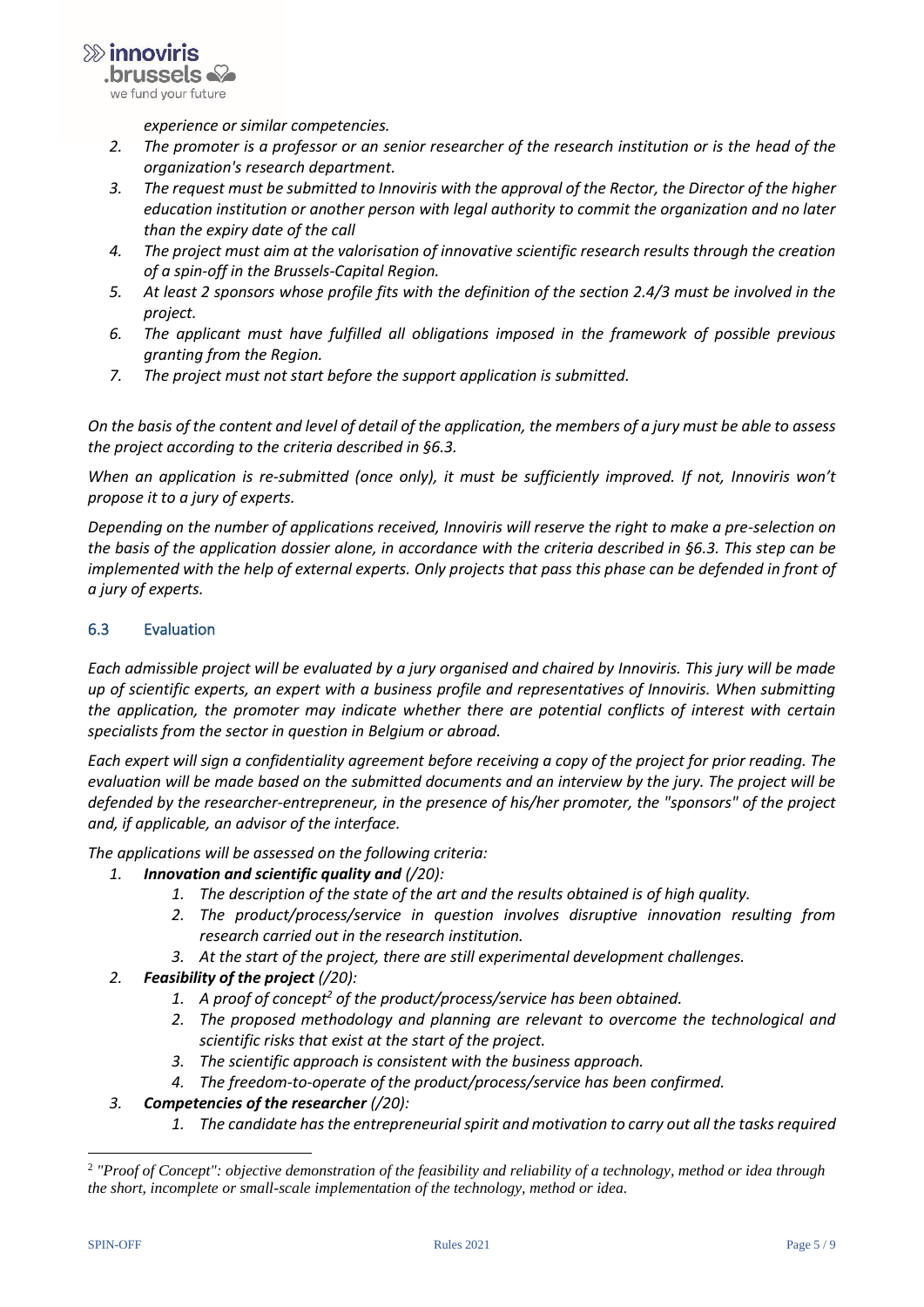

*to set up the spin-off.*

- *2. The candidate has the scientific and technical expertise needed to achieve the technical objective of the project.*
- *4. Guidance of the researcher (/20):*
	- *1. The research environment is of high quality and the promoter has the technical skills to ensure that the technical objective is achieved.*
	- *2. The sponsors' profiles are suitable.*
	- *3. The sponsors and the interface are clearly involved.*
	- *4. The level of involvement and the mission of the alter ego make it possible to form a suitable technical and economic tandem.*
- *5. Economic potential (/20):*
	- *1. The product/process/service clearly responds to an unmet need of the market.*
	- *2. The proposed positioning with respect to competing alternatives is relevant at this stage.*
	- *3. The planned valorisation strategy will lead to sustainable benefits for the Brussels-Capital Region in terms of value and employment.*

#### <span id="page-5-0"></span>6.4 Selection of the projects

*The projects are selected by the Government of the Brussels-Capital Region on the basis of the results of the jury's evaluation.*

#### <span id="page-5-1"></span>7 SCHEDULE

- *Submission of projects with Innoviris (15 January 2021 - 12.00am)*
- *Evaluation by "ad hoc" juries (March-April-May 2021)*
- *Award decision by the Government (July-September 2021)*
- <span id="page-5-2"></span>• *The project will start between 1 October 2021 and 1 January 2022.*

#### 8 PROTOCOL FOR THE FOLLOW-UP OF PROJECTS

*The promoter s responsible for managing the project follow-up protocol. Compliance with the protocol is necessary for the good progress of the project.* 

*The researcher-entrepreneur must do his/her best to ensure that the technology is transferred to the spin-off.* 

*The steering committee shall meet at least 2 times a year on the initiative of the researcher-entrepreneur to evaluate the progress of the project and the perspectives for setting up the spin-off.*

#### *1. After 6 months*

*At the end of the first semester, the researcher-entrepreneur and the promoter must submit an electronic copy of an intermediate report presenting the business developments over the previous six months.* 

*You can find an example of this report on the website of Innoviris. The report consists of*

- *a few-pages summary of the most important events and business developments of the past semester and their influence on technical developments;*
- *a table, elaborated with the interface, with the answers to specific questions asked to allow the results achieved on the business plan to be evaluated. The answers to these questions are seen as the milestones of your project. They are not to be answered theoretically and prospectively, but need concrete and validated answers. Innoviris will evaluate the report. Should the milestones not be achieved, a meeting will be organised between the team, the interface and Innoviris in order to understand the reasons for the delays and to discuss the continuation of the funding.*
- *2. After 12 months*

*At the end of the first year, the researcher-entrepreneur and his/her promoter must submit the following documents to Innoviris, in one paper copy, recto verso, and one electronic copy:*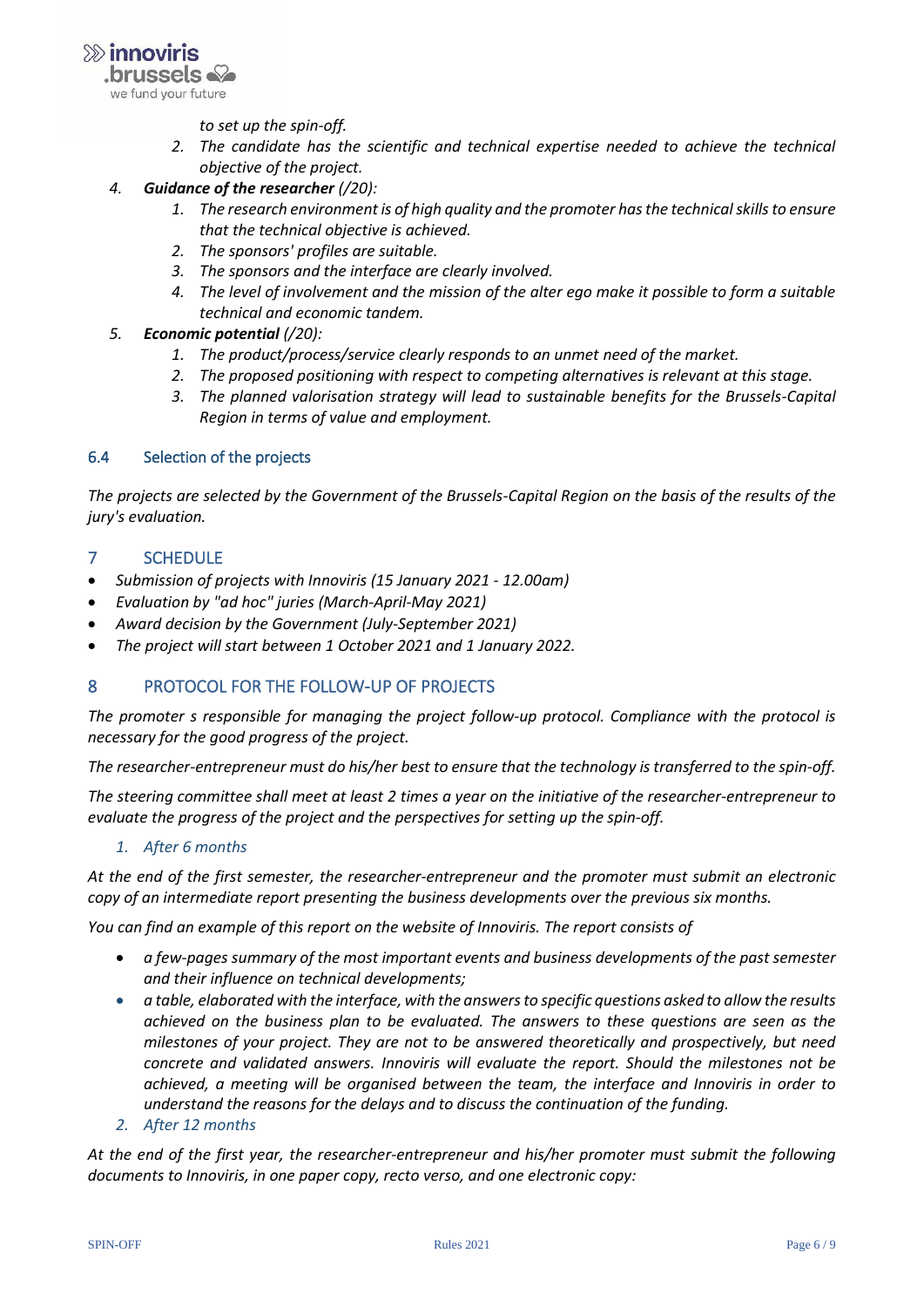$\gg$  innoviris **brussels** we fund your future

- *a detailed scientific report on the implementation of the project, the results obtained during the previous 12 months and, where appropriate, any deviations from the initial programme*
- *a detailed report on the economic progress, including an assessment of the economic potential of the project*
- *the minutes of the meetings of the steering committee*
- *the adjustments to the programme for the second year of the project*

*The progress of the project will be presented to a follow-up committee, to evaluate the good progress and the correct use of the grant by the research team. The promoter, researcher-entrepreneur, the sponsors and , if applicable, the interface will be invited by this committee.*

## *3. After 18 months*

*At the end of the third semester, the researcher-entrepreneur and the promoter must submit an electronic copy of the report presenting the business developments over the previous six months.*

*You can find an example of this report on the website of Innoviris. This document is identical in form to the report to be submitted after 6 months.*

*Innoviris will evaluate the report. If the milestones are not reached, a meeting will be organised between the team, the inteface and Innoviris to find out why they have not been reached and to determine whether the funding can be continued.*

#### *4. After 20 months*

*At the request of Innoviris, the researcher-entrepreneur will indicate whether he/she intends to submit a renewal application for a third year.*

#### *5. After 22 months*

*If the researcher-entrepreneur has indicated that he/she wish to submit a renewal application, he/she must provide Innoviris with the renewal application form, in two paper copies, recto verso, and one electronic version, including:*

- *a detailed scientific report on the implementation of the project after 22 months with, where appropriate, justification of any deviations from the initial programme*
- *a summary of all the obtained results*
- *a detailed report on the economic progress (including a business plan and a financial plan)*
- *minutes of the meetings of the steering committee*
- *a certificate of the business training plan*
- *the detailed programme, planning and budget for the third year of the project*

*A jury of experts will evaluate the results and the future programme. Together with the experts, Innoviris will write a document describing the jury's position on the renewal of the project. This document will also contain recommendations in order to increase the project's chances of success. Innoviris will provide the researcherentrepreneur with this document.* 

*If the project continues, the financial support may be extended for a maximum of one year.*

#### *6. After 24 months*

*If the researcher-entrepreneur and his/her team have not submitted a renewal application, the researcherentrepreneur and his/her promoter must provide Innoviris with the following documents, in two paper copies, recto verso, and an electronic version:* 

- *a detailed scientific report on the implementation of the project during the last 12 months with, where appropriate, justification of any deviations from the initial programme*
- *a summary of all the results*
- *a detailed report on the economic progress observed during the previous year (including a business plan and a financial plan)*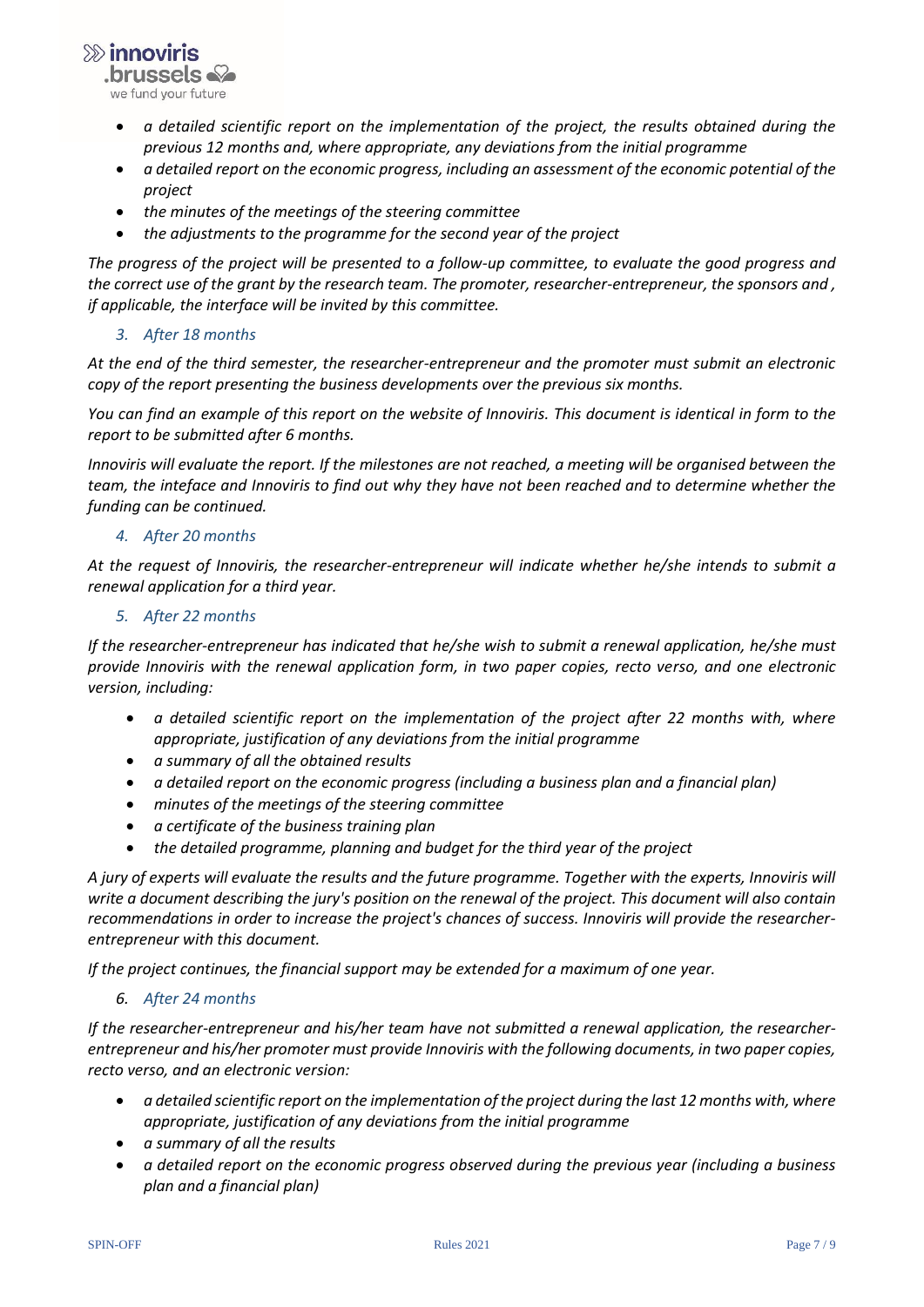$\gg$  innoviris **brussels** we fund your future

- *minutes of the meetings of the guidance committee*
- *a certificate of the training plan*

*Innoviris will organise a final follow-up committee consisting of Brussels actors that can play a role in optimising the valorisation of the project (hub.brussels, finance.brussels).*

*Exceptionally, a final period of maximum 12 months could be requested. This request would be evaluated by a jury of ad hoc experts who would give its opinion on the case and the budget to be allocated.* 

## <span id="page-7-0"></span>9 SET-UP OF THE SPIN-OFF

*The aim of the SPIN-OFF programme is to support projects that lead to the creation of new businesses in the Brussels-Capital Region. As such, SPIN-OFF funding stops when the spin-off is set up.* 

*However, the spin-off and the SPIN-OFF project can run in parallel* 

- *1. if the economic activities are operated by the Beneficiary or;*
- *2. if the first fundraising round needed for starting the economic activities of the Spin-off has not yet been finalised.*

*When the economic activities of the spin-off have started or the fundraising has been completed, the funding of the SPIN-OFF project will stop. The new company can continue to develop the product, prototype or service within the framework of an experimental development project financed by Innoviris.* 

*The researcher-entrepreneur must immediately inform Innoviris of any activity linked to the set-up of the spinoff.*

### <span id="page-7-1"></span>10 MANAGING OF REVENUES

*If an economic activity is operated by the Beneficiary within the framework of the Project, the revenues must be immediately notified to Innoviris, which will verify the nature of these revenues, and may:*

- *a) allow the reinvestment of this revenue in the project*
- *b) discontinue funding prematurely.*

*If Innoviris allows the reinvestment of these revenues, expenses can be made as regards the following items:* 

- *Staff costs (alter ego, additional technical support staff)*
- *The cost of supplies and equipment for the period that they were used for the project*
- *Other operating costs*
- *The costs for contractual research, knowledge and patents purchased or licensed from external sources under the condition of full competition as well as the costs of consultancy and similar services used solely for the purposes of the project.*
- *Legal advice, marketing advice, financial and economic advice related to the creation of the spin-off, including the salary of the alter ego, if applicable.*
- *The costs of economic representation (fairs, exhibitions, customer acquisition and certification, etc.).*
- *Patents (assistance in writing the patent, filing costs, etc.)*
- *The costs associated with taking an additional economic training course.*

*The Beneficiary makes a sworn declaration that the revenues will be used to incur authorised expenses which are not yet the subject of the awarded grant. All evidence of the expenses incurred with the recorded income may be requested and analysed by Innoviris. Innoviris reserves the right to reduce the grant by the revenues not used in accordance with the regulations set out in this chapter.* 

*The research institution can include a maximum of 15% of the revenues in the general expenses.*